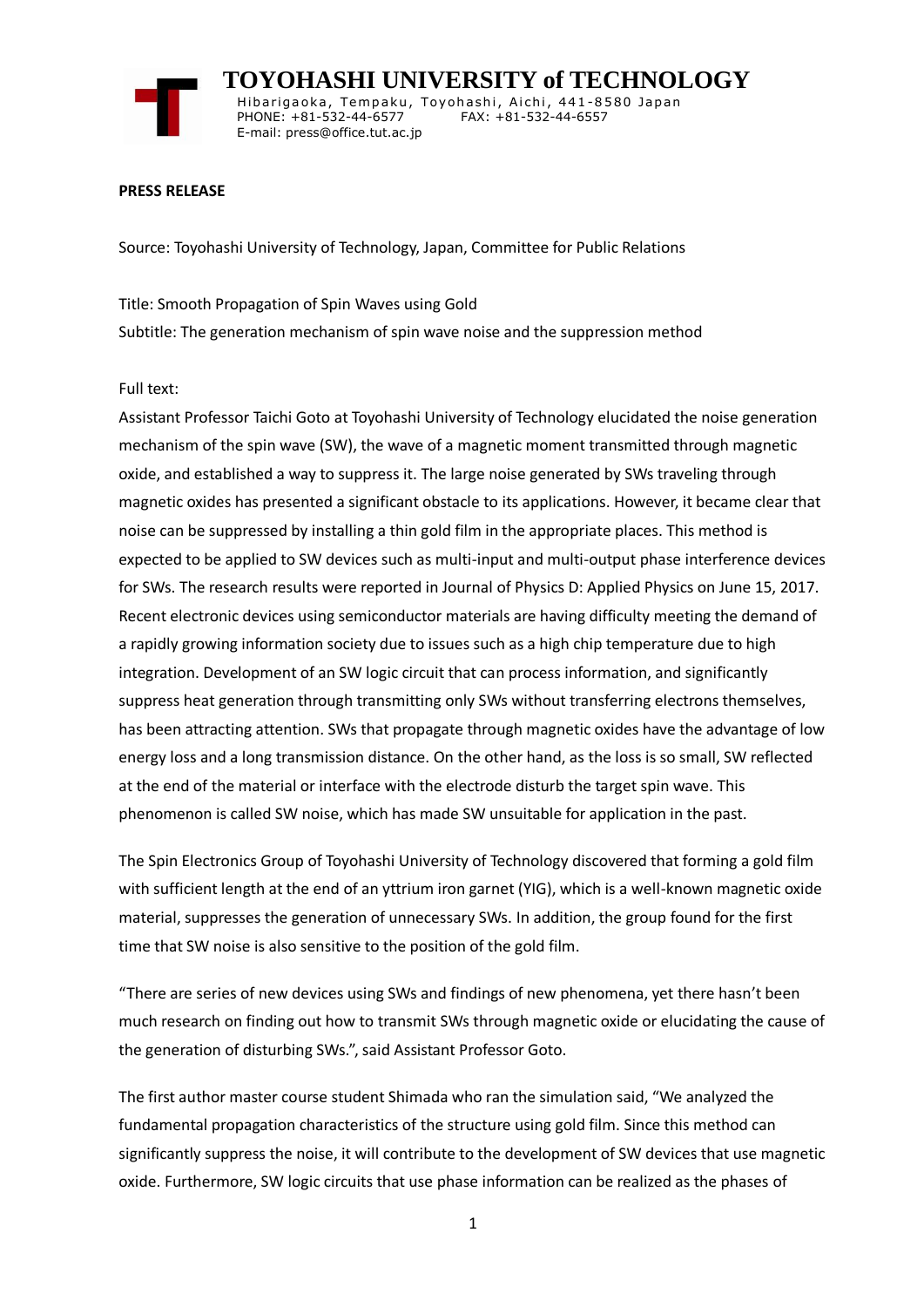# **TOYOHASHI UNIVERSITY of TECHNOLOGY**

Hibarigaoka, Tempaku, Toyohashi, Aichi, 441-8580 Japan PHONE: +81-532-44-6577 FAX: +81-532-44-6557 E-mail: press@office.tut.ac.jp

waves are stabilized." SW propagation characteristics were calculated and analyzed based on the finite element analysis method, by computer generating a three-dimensional model that has the same size as the sample used in the actual experiment. A model with a pair of electrodes for exciting SWs and a gold film for removing noise placed on the magnetic oxide was used to find out how gold film affects SW propagation by comprehensively changing the length of magnetic oxide materials, the position of the gold film, and the distance from the electrode. The result showed that when the distance between the gold film and the electrodes is long, a standing wave of SWs is generated, causing strong noise. The group learned that the noise can be suppressed by positioning the gold film close enough to the electrodes. This helps smoothen the propagation characteristics, and realizes a stable element design that can keep the influence of some frequency variations and disturbances to the entire device, to the propagation characteristics, small.

This simulation is a known method with high reproducibility. Therefore, the method is expected to be applied to SW devices such as multi-input/multi-output phase interference devices for SW in the future.

### Funding agency:

This work supported by Grants-in-Aid for PRESTO Program (JPMJPR1524) from JST, KAKENHI (Nos. 26706009, 26220902, 25820124) from JSPS, and Program for Advancing Strategic International Networks to Accelerate the Circulation of Talented Researchers (No. R2802) from JSPS.

## Reference:

Kei Shimada, Taichi Goto, Naoki Kanazawa, Hiroyuki Takagi, Yuichi Nakamura, Hironaga Uchida and Mitsuteru Inoue, "Extremely flat transmission band of forward volume spin wave using gold and yttrium iron garnet", 2017 J. Phys. D: Appl. Phys. 50 275001. <https://doi.org/10.1088/1361-6463/aa7505>

# Further information

Toyohashi University of Technology 1-1 Hibarigaoka, Tempaku, Toyohashi, Aichi Prefecture, 441-8580, JAPAN Inquiries: Committee for Public Relations E-mail: press@office.tut.ac.jp

Toyohashi University of Technology founded in 1976 as a National University of Japan is a research institute in the fields of mechanical engineering, advanced electronics, information sciences, life sciences, and architecture.

Website[: http://www.tut.ac.jp/english/](http://www.tut.ac.jp/english/)